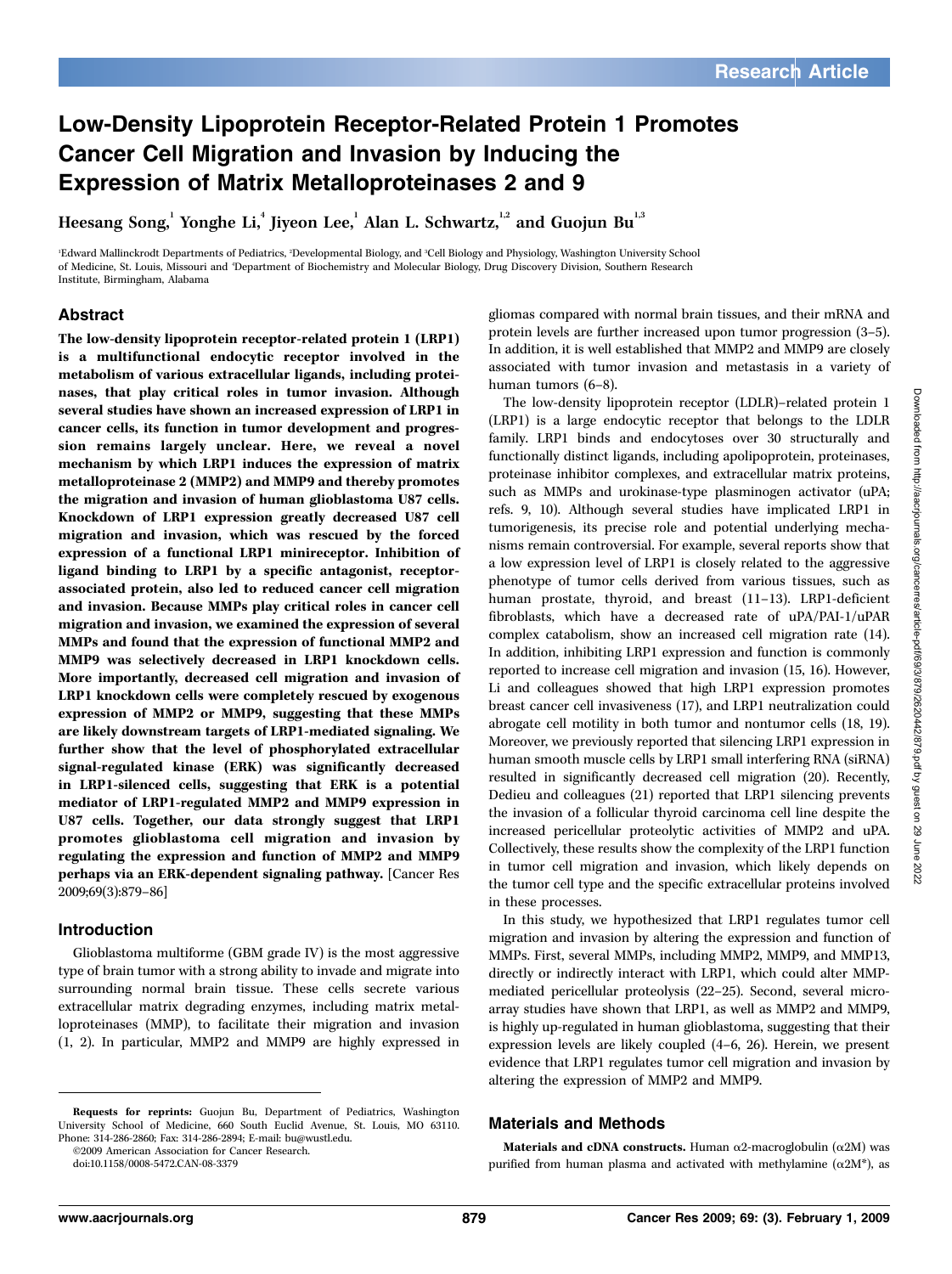described (27). Human recombinant receptor-associated protein (RAP) was expressed as a glutathione S-transferase fusion protein and was isolated, as described previously (28). MMP inhibitors, OA-Hy and inhibitor IV, were obtained from Calbiochem. All tissue culture media and serum were from Sigma. Rabbit polyclonal anti-LRP1 antibody has been described previously (29, 30). Peroxidase-labeled antirabbit antibody and enhanced chemiluminescence (ECL) system were from GE Healthcare. Carrier-free  $Na<sup>125</sup>I$  was purchased from Perkin-Elmer Lifescience. Minireceptor of LRP1 mLRP4 was described in a previous report (31). MMP2 and MMP9 promoter luciferase vectors were kindly provided by Dr. Christopher C.W. Hughes at the University of California-Irvine. MMP2-AAV and MMP9-AAV expression constructs were kindly provided by Dr. Jin-Moo Lee at Washington University.

LRP1 siRNA. The sense and antisense sequences for LRP1 siRNA were reported in our previous studies (20). Single-stranded, LRP1-specific sense and antisense RNA oligonucleotides were synthesized by Ambion, and double-stranded RNA molecules were generated according to the manufacturer's instructions. The sequences of oligos are as follows: sense siRNA, GCAGUUUGCCUGCAGAGAUtt and antisense siRNA, AUCUCUG-CAGGCAAACUGCtt.

Cell culture and transfection. Human glioblastoma U87 cells were cultured in DMEM supplemented with 10% fetal bovine serum, 2 mmol/L L-glutamine, and 1 mmol/L sodium pyruvate. For transfection, U87 cells were grown to 80% confluence and cells were transfected with LRP1 siRNA using Lipofectamine 2000 (Invitrogen) according to the manufacturer's specifications. After 48 h of transfection, cells were collected for migration and invasion assays, real-time PCR, and Western blotting.

Ligand degradation assay. The ligand degradation assay was performed, as previously described (32). Briefly,  $2 \times 10^5$  cells were seeded into 12-well dishes 1 d before assays. Prewarmed binding buffer [DMEM containing 0.6% bovine serum albumin (BSA) with radioligand, 0.6 mL/well] was added to cell monolayers in the presence or absence of unlabeled 500 nmol/L RAP, followed by incubation for 4 h at  $37^{\circ}$ C. Thereafter, the media were collected and precipitated by addition of trichloroacetic acid (TCA; 20% of final concentration) and BSA (10 mg/mL). Degradation of radioligand was defined as the appearance of radioactive fragments in the overlying medium that were soluble in 20% of TCA. The protein concentration of each cell lysate was measured in parallel dishes that did not contain LRP1 ligands.

Quantitative real-time PCR. Quantitative reverse transcription–PCR was carried out using real-time PCR with the SYBR Green reporter. Total RNA isolated using the RNeasy Mini kit (Qiagen) was subsequently reverse transcribed to cDNA with the SuperScript First-Strand Synthesis System (Invitrogen). The reaction mix was subjected to quantitative real-time PCR to detect levels of the corresponding glyceraldehyde-3-phosphate dehydrogenase (GAPDH), LRP1, and several MMPs. GAPDH was used as an internal control for each specific gene. The relative levels of expression were quantified and analyzed by using Bio-Rad iCycler iQ software. Three independent experiments were performed to analyze the relative gene expression, and each sample was tested in triplicate. The real-time value for each sample was averaged and compared using the CT method. The amount of target RNA (2- $\Delta \Delta CT$ ) was normalized to the endogenous GAPDH reference  $(\Delta CT)$  and related to the amount of target gene in control sample, which was set at 1.0 on the calibrator.

Western blotting. U87 cells were lysed in lysis buffer (PBS containing 1% Triton X-100, protease inhibitor cocktail, and 1 mmol/L phenylmethylsulfonyl fluoride) at  $4^{\circ}$ C for 30 min. Equal quantities of protein were subjected to SDS-PAGE. After transfer to Immobilon-P transfer membrane, successive incubations with anti-LRP1 antibody or anti-actin antibody and horseradish peroxidase–conjugated secondary antibody were carried out. The immunoreactive proteins were then detected using the ECL system. Kodak Digital Science1D image analysis software was used for quantification.

Cell migration assay. Cell migration activities were examined by threedimensional Boyden chamber assay and two-dimensional wound healing assay. Boyden chamber assay was carried out in 6.5-mm diameter transwell chambers with pore size of 8.0  $\mu$ m. At 24 h after LRP1 siRNA transfection, cells were resuspended in the migration medium of DMEM

containing 0.1% BSA and 2 mmol/L L-glutamine and placed in the upper compartment of the Transwell chambers coated with collagen I on the lower surface ( $5 \times 10^4$  in 100 µL). The lower compartment was filled with 600  $\mu$ L of the same medium. After incubation for 6 h at 37 $\degree$ C, cells on the lower surface of the filter were fixed and stained, and five random fields per filter were counted at magnification of  $200\times$ . For wound healing assay, at 24 h after LRP1 siRNA transfection, a rectangular lesion was created using a cell scraper, and then the cells were rinsed twice with serum-free medium and incubated. After the designated times, three randomly selected fields at the lesion border were acquired using a CCD camera (Olympus) on an inverted microscope. In each field, the distance from the margin of the lesion to the 10 most migrated cells were measured, and the mean value of the distances was taken as the mobility of cells in each culture dish.

In vitro invasion assay. Matrigel invasion assays were used to assess the effect of the LRP1 knockdown on the invasiveness of cancer cells. Invasion of cells through Matrigel was determined using 24-well BD invasion chambers (8.0-µm pore size with polycarbonate membrane; BD Biosciences) according to the manufacturer's instructions. BD invasion chambers were prehydrated with serum-free DMEM (500  $\mu$ L/well) for 2 h at 37°C in 5% CO2. After harvest, cells were suspended in serum-free DMEM at a concentration of  $1 \times 10^6$  cells/mL and immediately placed 100 µL of the cell suspension onto the upper compartment of the plates. Subsequently, the lower compartment was filled with complete medium (500  $\mu$ L). After 24 h incubation, the noninvading cells remaining on the upper surface of the membrane were removed by wiping with cotton-tipped swabs. Cells on the lower surface of the membrane were stained with DiffQuick staining solution (IMEB, Inc.) according to the manufacturer's instructions. Five



Figure 1. LRP1 silencing in glioblastoma cells. U87 or LN827 glioblastoma cells were transfected with LRP1 siRNA or control siRNA using Lipofectamine 2000. After 24 h transfection, cells were harvested for Western blotting, RNA extraction, or ligand degradation assays. A, LRP1 silencing by LRP1 siRNA in both U87 and LN827 glioblastoma cells. The same amounts of lysates were analyzed by Western blotting using an antibody against the 85-kDa subunit of LRP1. Anti-actin blot was used as a loading control. B, densitometric analysis of Western blots from triplicate samples was performed. C, mRNA levels of LRP1 were quantified by real-time PCR after treatment control or LRP1 siRNAs.  $D,$ <sup>125</sup>I- $\alpha$ 2M (1 nmol/L) uptake and degradation assays were performed at  $37^{\circ}$ C for 4 h in the absence or presence of RAP (500 nmol/L). The degradation of  $1251$ -a2M was analyzed as described in Materials and Methods. *Columns*, average of triple determinations; bars, SD. \*\*,  $P < 0.01$ .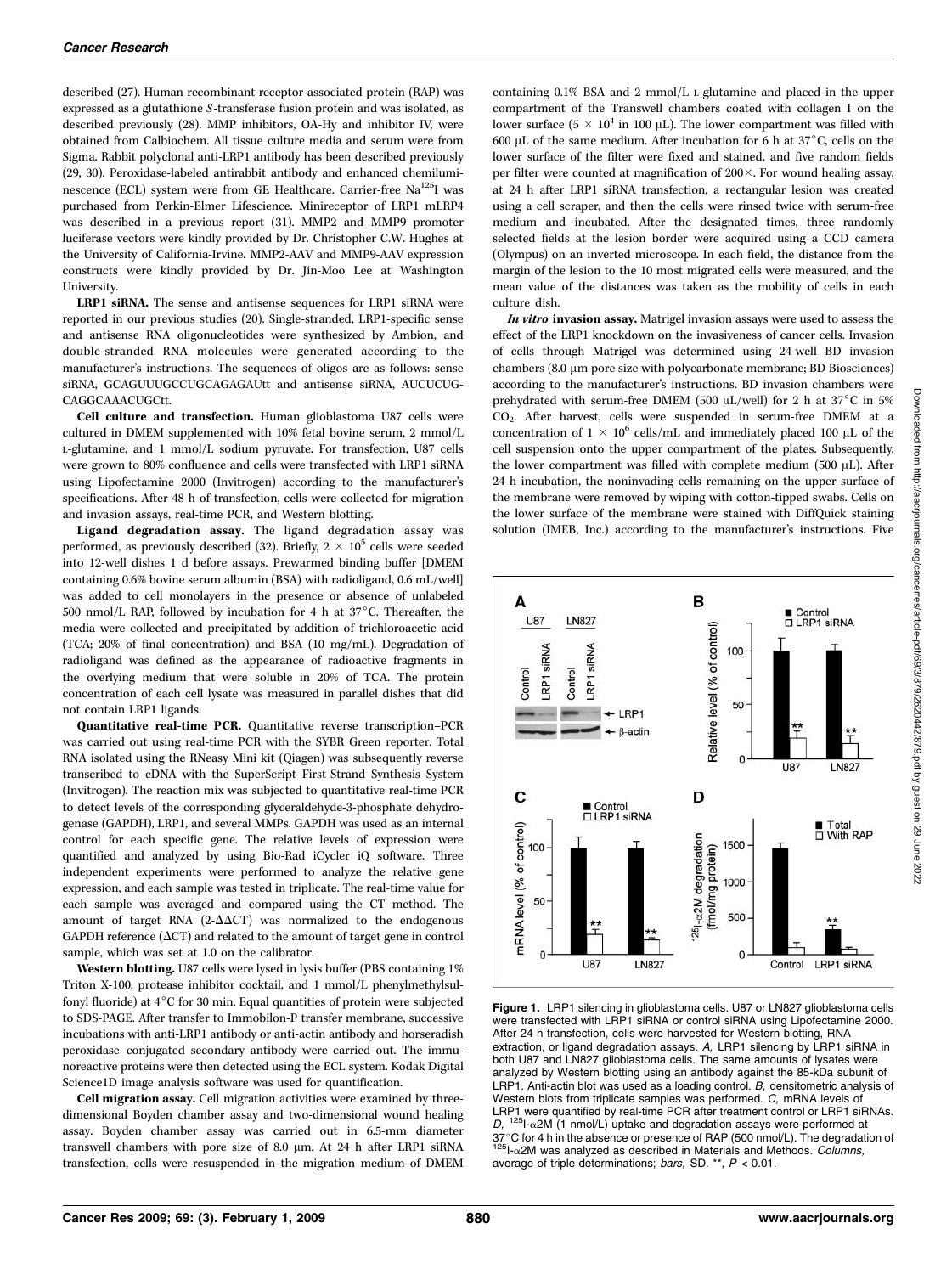Figure 2. LRP1 silencing and functional blocking by RAP significantly decreased U87 cell migration and invasion. A, after 24h of control or LRP1 siRNA transfection, three-dimensional migration assays were performed using Boyden chambers. Cell invasion was analyzed using Matrigel precoated transwell chambers. B, two-dimensional migration assays were conducted with a modified wound healing assay. The migrated distance during the designated period was measured. Scale bar, 100  $\mu$ m. C, LRP1 minireceptor mLRP4 was cotransfected with LRP1 siRNA into U87 cells, and cellular properties of U87 cells were analyzed. LRP1 silencing and mLRP4 overexpression were analyzed by Western blotting. D, U87 cell migration and invasion were analyzed with or without 500 nmol/L RAP in both chambers. Representative photos of migration and invasion are presented, which were taken at a magnification of  $200 \times$  under inverted microscopy. Columns, average of triple determinations; bars, SD.  $*$ ,  $P < 0.05$ ; \*\*,  $P < 0.01$ .



fields of adherent cells were counted randomly in each well under an inverted microscope at magnification of  $200\times$ , and the results were numerically averaged and counted.

Luciferase assay. U87 cells were cotransfected with the appropriate cDNAs: MMP2 or MMP9 promoter-Luc and LRP1 siRNA or control siRNA. A  $\beta$ -gal reporter construct was also cotransfected for normalizing transfection efficiency. At 24 h after transfection, the luciferase activity and  $\beta$ -gal activity were measured by the Luciferase Assay System and h-gal Assay System, respectively, following the manufacturer's instructions (Promega).

Statistical analysis. All quantified data represent an average of at least triplicate samples. Error bars represent SD. Statistical significance was determined by Student's  $t$  test, and  $P < 0.05$  was considered significant.

#### **Results**

LRP1 silencing inhibits U87 cell migration and invasion. To determine the specific role of LRP1 in U87 glioblastoma cell migration and invasion, we knocked down LRP1 expression by LRP1 siRNA. Previously, we had tested four double-stranded, 21-nucleotide-long LRP1 siRNAs with TT dinucleotide 3 overhangs against the coding sequence of human LRP1 (GI 4758685; ref. 20). Among them, we chose the LRP1 siRNA most effective at silencing LRP1 expression. As seen in Fig. 1A and B, LRP1 expression levels were clearly decreased by >80% by LRP1 siRNA, indicating that this LRP1 siRNA is a powerful tool to modulate LRP1 expression in U87 cells. We found a similar LRP1 reduction in LN827 cells, another human glioblastoma, by the same LRP1 siRNA (Fig. 1A and B). We confirmed that the LRP1 siRNA significantly decreased LRP1 mRNA levels in both U87 cells and LN827 cells by quantitative realtime PCR (Fig. 1C). The reduction of LRP1 expression was sustained for >72 h after transfection with LRP1 siRNA (data not shown). We then examined whether the LRP1 siRNA-mediated suppression of LRP1 expression results in reduced LRP1 function in ligand degradation using the LRP1-specific ligand  $\alpha$ 2M. As expected, LRP1 knockdown greatly reduced  $\alpha$ 2M degradation compared with control cells (Fig. 1D). In addition, we examined the effect of LRP1 silencing on the survival and proliferative activity of U87 cells because a decrease in survival or proliferation after LRP1 silencing may also contribute to the observed decrease in migration and invasion of U87 cells. As shown in Supplementary Fig. S1, LRP1 silencing decreased the proliferation rate of U87 cells slightly, but significantly, compared with control cells. Survival of U87 cells were not changed significantly by 3-(4,5-dimethylthiazol-2-yl)-2,5-diphenyltetrazolium bromide assay (data not shown). Given this finding, we normalized the altered migratory and invasive activity of U87 cells in the following experiments against the altered proliferation rate.

To investigate whether LRP1 silencing affects U87 cell migration and invasion, we conducted three-dimensional cell migration assays using Transwell chambers and invasion assays with Matrigel-precoated Transwell chambers. We found that knockdown of LRP1 in U87 cells decreased cell migration and invasion at  $\sim$  70% and 80%, respectively, compared with controls (Fig. 2A).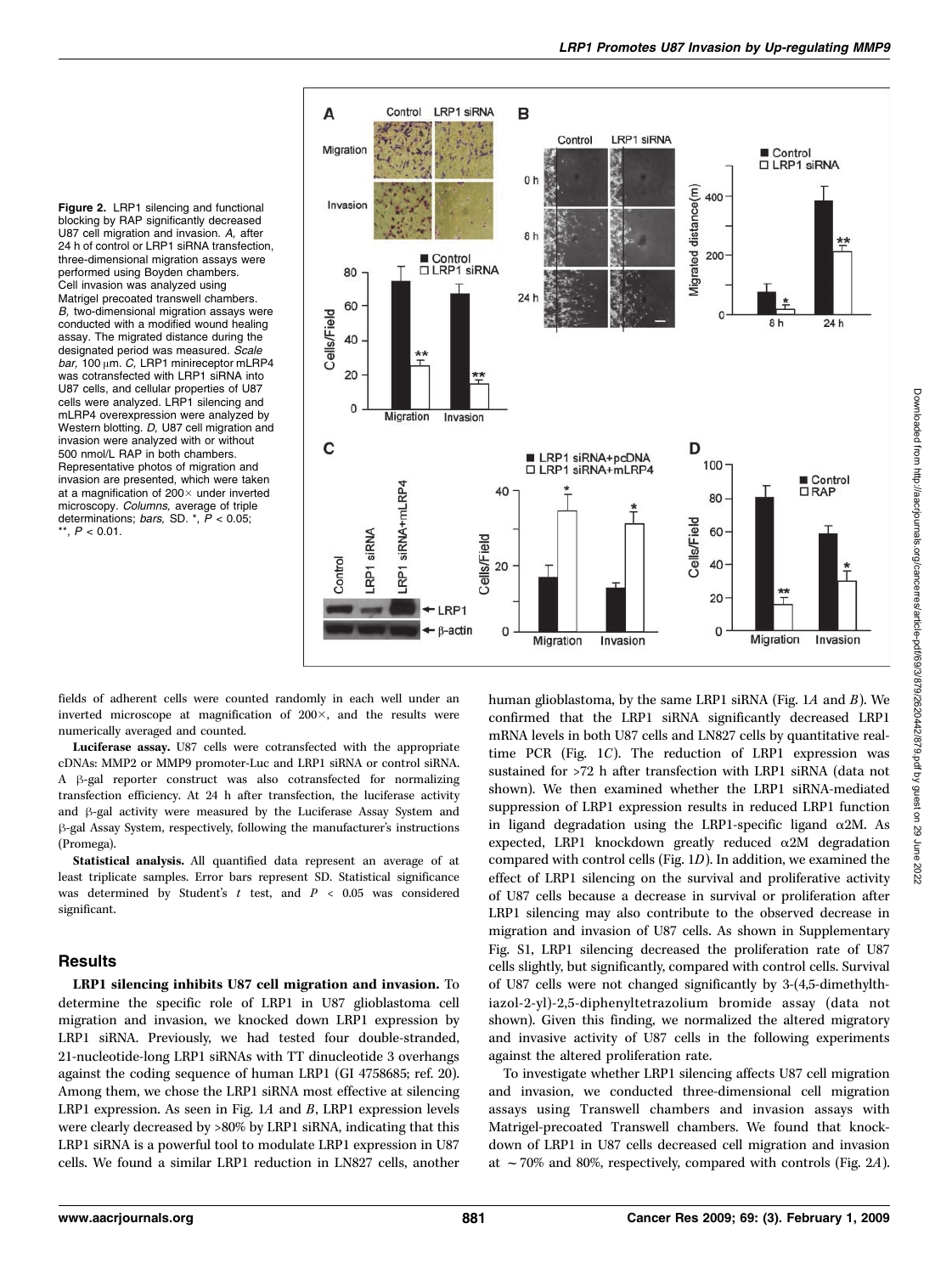To confirm this result, a two-dimensional migration assay was performed. As shown in Fig. 2B, compared with control cells, the migrated distances of LRP1 siRNA-transfected U87 cells were decreased by 60% at 8 h and 40% at 24 h, after making the scratch. In addition, LRP1 siRNA significantly decreased both migration and invasion of LN827 cells by >60% (Supplementary Fig. S2A). To further confirm the effects of LRP1 silencing on cell migration and invasion, we also examined the effects of short hairpin RNAs



Figure 3. LRP1 silencing decreased MMP2 and MMP9 expression. A, migration and invasion assays were performed with U87 cells in the absence or presence of 10  $\mu$ mol/L MMP inhibitor OA-Hy or 10 nmol/L MMP inhibitor IV. B, mRNA levels of LRP1, MMP2, MMP9, LDLR, and MMP7 were quantified by real-time PCR 48 h after treatment with LRP1 siRNA. Levels of GAPDH mRNA were used as internal standards. C, U87 cells were cotransfected with control or LRP1 siRNA and MMP2-Luc or MMP9-Luc. Cells were harvested 24h later and analyzed for luciferase expression.  $\beta$ -gal expression vector was cotransfected for normalization of transfection efficiency. Columns, average of triple determinations; bars, SD.  $^*$ ,  $P$  < 0.05;  $^{**}$ ,  $P$  < 0.01.



Figure 4. MMP2 and MMP9 are down-regulated in LRP1-deficient cells and brain tissues. Levels of MMP2 and MMP9 mRNA in MEF cells or mouse brain tissues were quantified by real-time PCR. A, mRNA levels of MMP2, MMP9, LRP1, LDLR, and MMP7 in WT MEF1 and LRP1-deficient MEF2 cells. B, mRNA levels of MMP2, MMP9, LRLP1, LDLR, and MMP7 in brain tissues from control and LRP1-forebrain knockout mice. Columns, average of triple determinations; bars, SD.  $^*$ ,  $P < 0.05$ ;  $^{**}$ ,  $P < 0.01$ .

(shRNA) for LRP1, which silenced LRP1 expression by >90% compared with the empty vector control. We found that LRP1 shRNA-transduced U87 cells exhibit significantly decreased 80% migration and invasion rates compared with control cells (Supplementary Fig. S2B).

To confirm that the effect of LRP1 silencing on the decrease of migration and invasion of U87 cells is specific, we restored LRP1 function by cotransfecting a minireceptor of LRP1 mLRP4, which possess the full functional activities of LRP1 (31). This mLRP4 does not contain LRP1 siRNA-targeting sequence and is therefore resistant to LRP1 siRNA knockdown. We observed that mLRP4 expression restored U87 cell migration and invasion (Fig. 2C). We have further tested the effects of LRP1 silencing on the invasion of several lung cancer cell lines (H292, H441, H520, and SK-LU-1) and found that the invasiveness of these lung cancer cells positively correlates with LRP1 expression levels (Supplementary Fig. S3A). Furthermore, the invasion rate was decreased by 50% in LRP1 knockdown SK-LU-1 cells, which express high level of endogenous LRP1. These results showed that the expression levels of LRP1 positively correlate with the migration and invasion rates of different cancer cell types.

LRP1 ligand-binding function is required for efficient cancer cell migration and invasion. To determine whether the ligand-binding ability of LRP1 affects U87 cell migration and invasion, we pretreated U87 cells with RAP, an antagonist that blocks all ligand binding to LRP1 (31). U87 cells treated with 500 nmol/L RAP showed significant decrease in migration and invasion at  $\sim$  70% and 50%, respectively, compared with control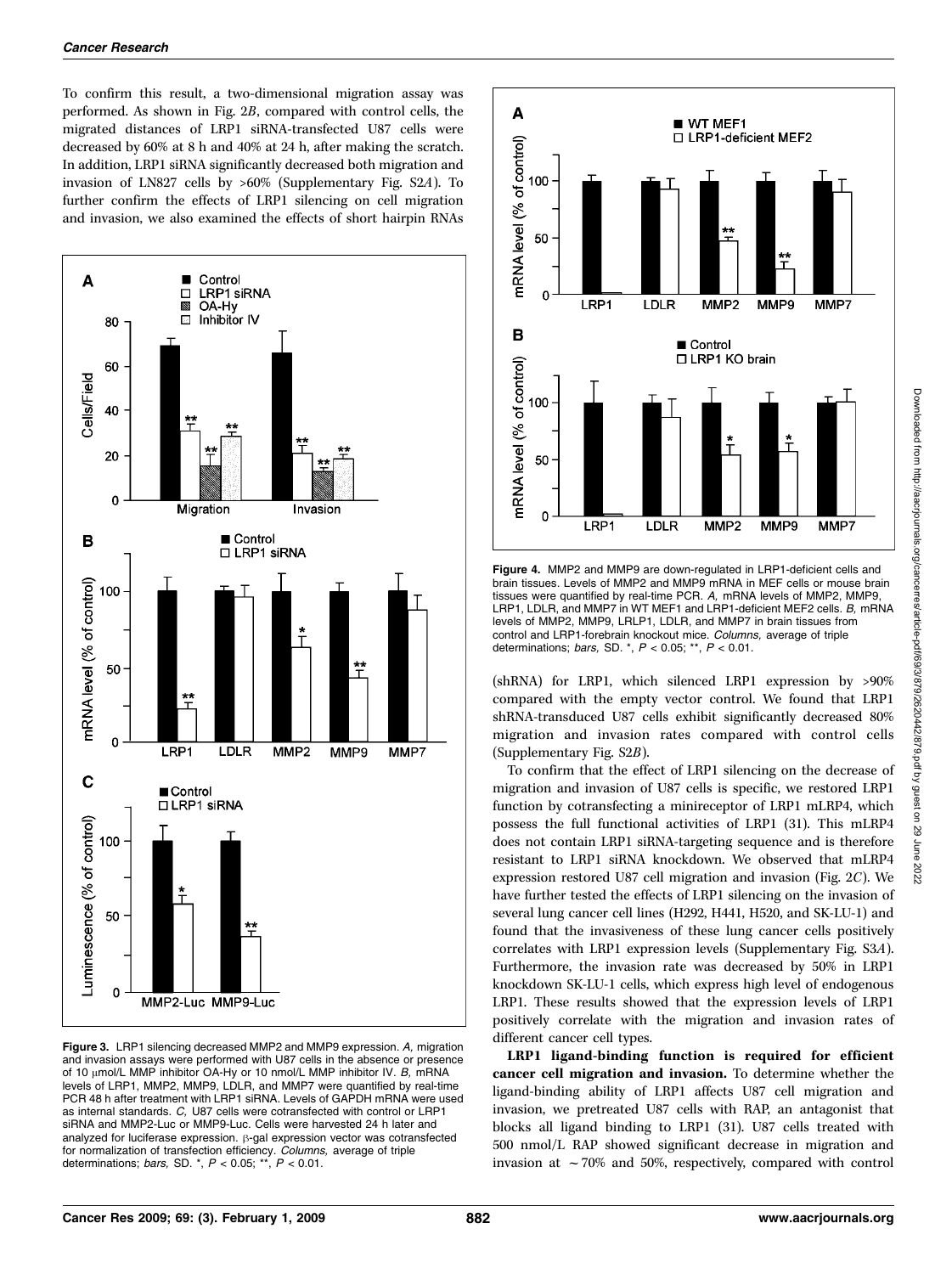cells (Fig. 2D). Treating SK-LU-1 lung cancer cells with 500 nmol/L RAP also resulted in a significant decrease at  $\sim 80\%$  of invaded cells compared with control cells (Supplementary Fig. S3B), suggesting that ligand binding to LRP1 is required for the LRP1 function in tumor cell migration and invasion.

LRP1 modulates cell migration and invasion by regulating MMP2 and MMP9 expression. To examine whether MMP activity is required for U87 cell migration and invasion, we tested the effect of OA-Hy, a broad spectrum MMP inhibitor, and inhibitor IV, a specific inhibitor of MMP2 and MMP9. Figure 3A shows that both inhibitors significantly blocked U87 cell migration and invasion, demonstrating that MMP activity is necessary for efficient migration and invasion of U87 cells.

To examine whether LRP1 regulates U87 cell migration and invasion by modulating MMP expression, we analyzed the mRNA levels of MMP2 and MMP9 upon LRP1 silencing. Quantitative real-time PCR results showed that the mRNA levels of MMP2 and MMP9 were decreased by >30% and 50%, respectively, in LRP1 silenced cells (Fig. 3B). As controls, the mRNA levels of the LDL receptor and MMP7 were not altered under these conditions, indicating that down-regulation of MMP2 and MMP9 expression by LRP1 silencing is specific. To confirm that LRP1 regulates MMP expression at the transcriptional level, we performed a luciferase reporter assay using constructs containing promoter regions of MMP2 and MMP9. As shown in Fig. 3C, knockdown of LRP1 decreased the transcriptional activity of both MMP2 and MMP9 promoters by 30% and 60%, respectively. These results suggest that LRP1 is involved in the transcriptional regulation of MMP2 and MMP9 in U87 cells.

To confirm the finding that LRP1 regulates MMP2 and MMP9 expression, we examined the mRNA levels of MMP2 and MMP9 in LRP1-deficient mouse embryonic fibroblasts (MEF2) and LRP1 expressing MEF cells (MEF1) by quantitative real-time PCR. Consistent with findings in LRP1 knockdown cells, mRNA levels of MMP2 and MMP9 in LRP1-deficient MEF2 cells are only  $\sim 50\%$ and 30%, respectively, of WT MEF1 cells (Fig. 4A). Furthermore, we found that the mRNA levels of MMP2 and MMP9 in the brain of LRP1 forebrain knockout mice (33) are also significantly lower than those in the brain of littermate control mice (Fig. 4B). In both cases, the levels of LDLR and MMP7 were not changed, suggesting that LRP1 specifically regulates MMP2 and MMP9 expression.

To further confirm that the effect of LRP1 silencing on the decrease of MMP2 and MMP9 expression levels in U87 cells is specific, we restored LRP1 function by cotransfecting LRP1 minireceptor mLRP4. We observed that mLRP4 expression significantly restored mRNA levels of MMP2 and MMP9 in LRP1 silenced U87 cells (Fig. 5A). To further examine whether LRP1 modulates cell migration and invasion by regulating MMP expression and function, we tested whether ectopic expression of MMP2 or MMP9 can restore cell migration and invasion in LRP1-silenced U87 cells. We found that MMP2 or MMP9 overexpression successfully restored both migration and invasion (Fig. 5B and C), demonstrating that MMP2 and MMP9 are downstream targets of LRP1.

Extracellular signal-regulated kinase is a potential mediator of LRP1 regulation of MMP2 and MMP9 expression. The signal transduction pathways that modulate the activity of MMP transcription factors are highly diverse. Mitogen-activated protein kinase signal transduction pathways, including p38, extracellular signal-regulated kinase (ERK), and  $c$ -Jun NH<sub>2</sub> kinase (JNK), are well known mediators that stimulate or inhibit MMP expression depending on cell types (34–36). To understand the mechanism by which LRP1 regulates MMP2 and MMP9 expression, we analyzed the effects of LRP1-silencing on the activation of several potential signaling pathways. We found that the level of phosphorylated ERK was selectively decreased in LRP1-silenced U87 cells, which was

Figure 5. Decreased migration and invasion in LRP1 knockdown U87 cells were rescued by MMP2 and MMP9 overexpression. LRP1 minireceptor mLRP4, MMP2, or MMP9 expression vector was cotransfected with LRP1 siRNA into U87 cells, and cellular migration and invasion were analyzed. A, negative control or LRP1 siRNA, with or without mLRP4, were cotransfected into U87 cells. mRNA levels of MMP2 and MMP9 were quantified by real-time PCR. B, invasion assay was conducted after pcDNA, mLRP4, MMP2, or MMP9 was cotransfected with LRP1 siRNA. C, two-dimensional migration assay was performed after pcDNA, mLRP4, MMP2, or MMP9 was cotransfected with or without LRP1 siRNA. Scale bar, 100 µm. Columns, average of triple determinations; *bars,* SD.<br>\*, P < 0.05; \*\*, P < 0.01.

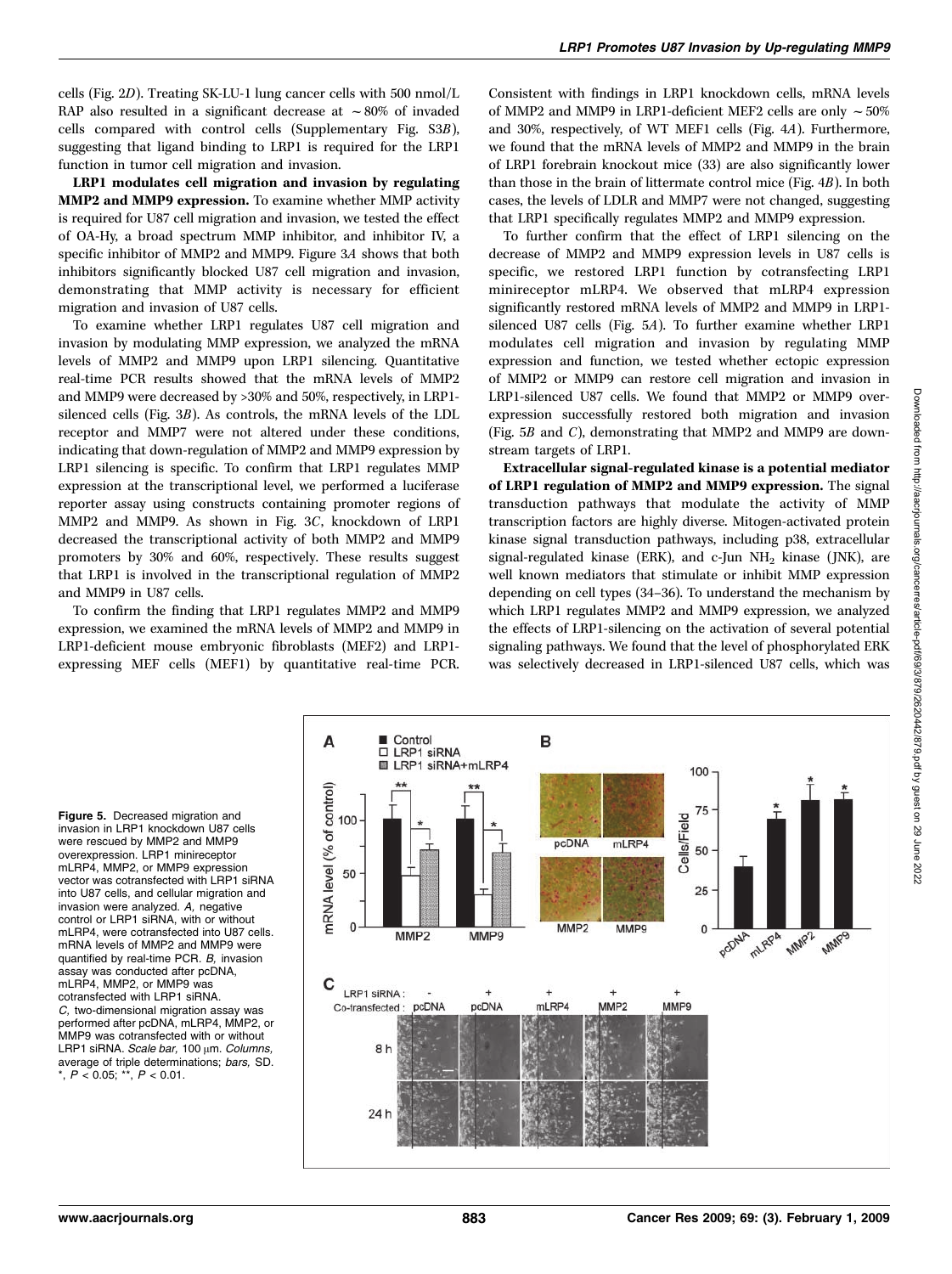restored upon ectopic expression of mLRP4 (Fig. 6A and B). Phosphorylated JNK and p38 were not significantly changed in LRP1-silenced U87 cells. The levels of phosphorylated Akt were also not changed in LRP1-silenced U87 cells. These results show that ERK is likely a downstream target of LRP1-mediated signaling that regulates MMP2 and MMP9 expression and their functions in cell migration and invasion in U87 cells.

#### **Discussion**

In the present study, we show that LRP1 silencing leads to a significant decrease of glioblastoma cell migration and invasion and provide evidence that LRP1 regulates the transcriptional levels of MMP2 and MMP9 in U87 glioblastoma cells. We further show that LRP1 regulation of MMP2 and MMP9 expression is likely mediated by ERK signal pathways.

The finding that LRP1 silencing leads to a significant decrease of glioblastoma cell migration and invasion is consistent with Li and colleagues' previous report, which showed that high levels of LRP1 expression promoted breast cancer cell invasiveness (17). We obtained similar results using two different gene silencing techniques, siRNA and shRNA. Moreover, functional blocking of LRP1 by RAP also led to decreased cell migration and invasion, which is also consistent with reports that RAP treatment decreased migration of breast cancer cells, myogenic cells (18, 37), and nontumorous smooth muscle cells (19, 38). In contrast, there are reports that knockdown or deletion of LRP1 increased cell migration, likely by decreasing the catabolic rate of the uPA/PAI-1/uPAR complex (14, 16). It has also been shown that low endogenous LRP1 levels are often related to the aggressive phenotype of tumor cells, a phenomenon seen in various tissues (11–13), and neutralization of LRP1 function has been commonly reported to increase cell migration and invasion (15, 16). The



Figure 6. LRP1 silencing decreased phosphorylated ERK. Effects of LRP1 silencing on cellular signaling pathways were analyzed by Western blotting. A, negative control or LRP1 siRNA, without or with mLRP4, were cotransfected into U87 cells. The same amounts of lysates were analyzed by Western blotting for LRP1 expression and the levels of indicated signaling molecules. Actin blot serves as a loading control, and this blot is representative of three such experiments performed with similar data. B, densitometric analysis of Western blots for pERK from triplicate samples was performed. Columns, average of triple determinations; bars, SD.  $^*$ ,  $P < 0.05$ .

disparity of LRP1 function among these studies may reflect the diverse characteristics of the experimental systems, including cell types, LRP1 expression levels, expression levels of other members of the LDLR family, and signaling pathways that participate in cellular migration. Nevertheless, our observations that ectopic expression of mLRP4 successfully rescued cell migration and invasion in LRP1-silenced glioblastoma cells strongly suggest that LRP1 expression levels are positively correlated with cancer cell migration and invasion rates. Indeed, we found that LRP1-silenced LN827 cells, which is highly invasive in vivo (39), exhibit decreased migration and invasion rates. Although U87 cells showed migratory and invasive activity in the present in vitro results, a previous report showed that the intracerebral xenograft U87 cells form wellcircumscribed tumors with no migration or invasion into normal brain tissue (40). This discrepancy of U87 cells between the in vitro and in vivo models may be due to their different microenvironment and/or host resistance in vivo. Therefore, in future studies, it will be interesting to examine the invasiveness of alternative glioblastoma cell lines using xenograft mouse models after LRP1 silencing. We further observed that the number of invaded cells positively correlates with endogenous levels of LRP1 in different lung cancer cells, suggesting that LRP1 regulates cancer cell migration and invasion via a similar mechanism among different cancer cell types. In fact, the invasion rate of SK-LU-1 cells, which express the highest level of LRP1 among the lung cancer cell lines tested, was greatly decreased upon LRP1 silencing.

To determine how LRP1 promotes glioblastoma cell migration and invasion, we focused on delineating the relationship between LRP1 and MMPs, particularly LRP1 ligands, MMP2, and MMP9. It is well known that the mRNA and protein levels of MMP2 and MMP9 are highly increased upon glioblastoma progression (1–3). In this respect, it is interesting to note that several microarray studies have shown that the expression levels of LRP1 are highly upregulated in human glioblastoma, suggesting that MMPs and LRP1 expression levels are likely coupled (4–6, 26). However, it is unknown how these genes regulate each other during tumorigenesis. Here, we found that LRP1 silencing significantly decreases the mRNA levels of both MMP2 and MMP9, but not the mRNA levels of the LDL receptor and MMP7, indicating that LRP1 specifically modulates the expression of MMP2 and MMP9. We confirmed that LRP1 regulates MMP2 and MMP9 expression at the transcriptional level by luciferase reporter assays using constructs containing the promoter regions of MMP2 and MMP9. Although  $\sim$ 90% of LRP1 expression was silenced by siRNA, the migration and invasion rates of U87 cells and the expression levels of MMP2 and MMP9 were reduced by only  $\sim 50\%$  to 60%. A potential explanation for this discrepancy is the paradoxical function of some MMPs. Indeed, MMP2 has long been considered as a protumorigenic factor but MMP9 has a function of host resistance in cancer, as well as protumorigenic action (41). Additionally, other modulators may regulate MMP expression and U87 cell migration and invasion independent of LRP1. Further investigation will be needed to reveal the relationship of LRP1-dependent and LRP1 independent mechanisms in cancer cell migration and invasion. We further showed that the mRNA levels of MMP2 and MMP9 in both LRP1-deficient MEF2 and the brain of LRP1 forebrain knockout mice are significantly lower than those in the control samples. These results suggest that LRP1 is involved in the transcriptional regulation of MMP2 and MMP9 in U87 cells. Hu and colleague's previous report that tPA, an LRP1 ligand, regulates MMP9 expression in an LRP1-dependent manner (42) provides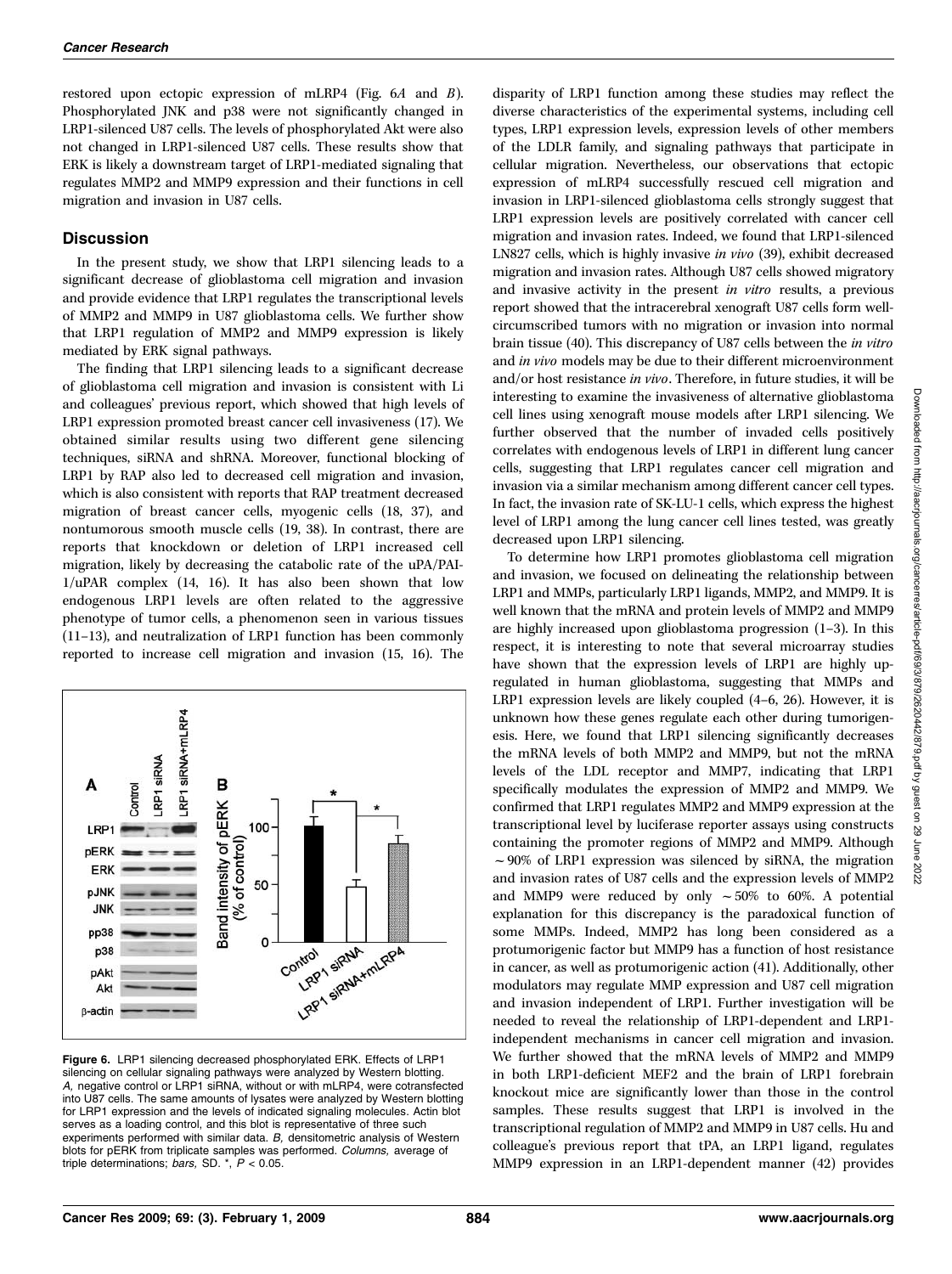further support for our findings. We also showed that the ectopic expression of MMP2 or MMP9 successfully restores both migration and invasion of LRP1-silenced U87 cells, indicating that MMP2 and MMP9 are indeed downstream targets of LRP1.

LRP1 is also a signaling receptor that regulates several signal transduction pathways in different cell types (42–44). It is known that ERK is a signal mediator of tPA-induced MMP9 transcription through LRP1 (42) and that LRP1 is a regulator of ERK phosphorylation in HT 1080 fibrosarcoma cells (16). Indeed, we found that the level of phosphorylated ERK is selectively decreased in LRP1 knockdown cells. Our results also show that LRP1 regulates the transcriptional activity of MMP9 to a greater extent than MMP2. Dedieu and colleagues have shown that LRP1 effectively controls cell invasiveness via inhibition of focal adhesion complex disassembly, a process mediated by ERK signaling (21). Thus, ERK signaling pathways are likely associated with several mechanisms of cell motility mediated by LRP1, including regulation of the transcriptional levels of MMP2 and MMP9.

As a therapeutic target, LRP1 has long been considered as a promising possibility for cancer treatment. Despite a number of contradicting reports, our results provide strong evidence that reducing LRP1 expression and function may well serve as a potential therapeutic strategy to treat cancer, particularly cancer metastasis. Further studies aimed at identifying the precise signal transduction pathways and transcription factors that mediate LRP1 regulation of MMP expression may provide a molecular understanding of the roles of LRP1 in cancer biology.

## Disclosure of Potential Conflicts of Interest

No potential conflicts of interest were disclosed.

#### Acknowledgments

Received 9/3/2008; revised 10/27/2008; accepted 11/6/2008. Grant support: NIH grant CA100520.

The costs of publication of this article were defrayed in part by the payment of page charges. This article must therefore be hereby marked *advertisement* in accordance with 18 U.S.C. Section 1734 solely to indicate this fact.

We thank Dr. Todd Zankel and Olivia Ying for critical reading of the article and Drs. Christopher C.W. Hughes and Jin-Moo Lee for kindly providing several plasmids.

#### **References**

- 1. Egebland M, Werb Z. New functions for the matrix metalloproteinases in cancer progression. Nat Rev Cancer 2002;2:161–74.
- 2. Vihinen P, Ala-aho R, Kahari VM. Matrix metalloproteinases as therapeutic targets in cancer. Curr Cancer Drug Targets 2005;5:203–20.
- 3. Forsyth PA, Wong H, Laing TD, et al. Gelatinase-A (MMP-2), gelatinase-B (MMP-9) and membrane type matrix metalloproteinase-1 (MT1-MMP) are involved in different aspects of the pathophysiology of malignant gliomas. Br J Cancer 1999;79:1828–35.
- 4. Sun L, Hui A, Su Q, et al. Neuronal and glioma-derived stem cell factor induces angiogenesis within the brain. Cancer Cell 2006;9:287–300.
- 5. Bredel M, Bredel C, Juric D, et al. Tumor necrosis factor-a-induced protein 3 as a putative regulator of nuclear factor-kB-mediated resistance to  $0^6$ -alkylating agents in human glioblastomas. J Clin Oncol 2006;24: 274–87.
- 6. Wang M, Wang T, Liu S, Yoshida D, Teramoto A. The expression of matrix metalloproteinase-2 and -9 in human gliomas of different pathological grades. Brain Tumor Pathol 2003;20:65–72.
- 7. Chambers AF, Matrisian LM. Changing views of the role of matrix metalloproteinases in metastasis. J Natl Cancer Inst 1997;89:1260–70.
- 8. Komatsu K, Nakanishi Y, Nemoto N, Hori T, Sawada T, Kobayashi M. Expression and quantitative analysis of matrix metalloproteinase-2 and -9 in human gliomas. Brain Tumor Pathol 2004;21:105–12.
- 9. Herz J, Strickland DK. LRP1: a multifunctional scavenger and signaling receptor. J Clin Invest 2001; 108:779–84.
- 10. Herz J, Bock HH. Lipoprotein receptors in the nervous system. Annu Rev Biochem 2002;71:405–34.
- 11. Foca C, Moses EK, Quinn MA, Rice GE. Differential expression of the  $\alpha(2)$ -macroglobulin receptor and the receptor associated protein in normal human endometrium and endometrial carcinoma. Mol Hum Reprod 2000;6:921–7.
- 12. Kancha RK, Stearns ME, Hussain MM. Decreased expression of the low density lipoprotein receptorrelated protein/ $\alpha$  2-macroglobulin receptor in invasive cell clones derived from human prostate and breast tumor cells. Oncol Res 1994;6:365–72.
- 13. Sid B, Dedieu S, Delorme N, et al. Human thyroid carcinoma cell invasion is controlled by the low density lipoprotein receptor-related protein-mediated clearance

of urokinase plasminogen activator. Int J Biochem Cell Biol 2006;38:1729–40.

- 14. Weaver AM, Hussaini IM, Mazar A, Henkin J, Gonias SL. Embryonic fibroblasts that are genetically deficient in low density lipoprotein receptor-related protein demonstrate increased activity of the urokinase receptor system and accelerated migration on vitronectin. J Biol Chem 1997;272:14372–9.
- 15. Desrosiers RR, Rivard ME, Grundy PE, Annabi B. Decrease in LDL receptor-related protein expression and function correlates with advanced stages of Wilms tumors. Pediatr Blood Cancer 2006;46:40–9.
- 16. Webb DJ, Nguyen DHD, Gonias SL. Extracellular signal-regulated kinase functions in the urokinase receptor dependent pathway by which neutralization of low density lipoprotein receptor-related protein promotes fibrosarcoma cell migration and Matrigel invasion. J Cell Sci 2000;113:123–34.
- 17. Li Y, Wood N, Grimsley P, Yellowlees D, Donnelly PK. In vitro invasiveness of human breast cancer cells is promoted by low density lipoprotein receptor-related protein. Invasion Metastasis 1998;18:240–51.
- 18. Chazaud B, Ricoux R, Christov C, Plonquet A, Gherardi RK, Barlovatz-Meimon G. Promigratory effect of plasminogen activator inhibitor-1 on invasive breast cancer cell populations. Am J Pathol 2002;160:237–46.
- 19. Wijnberg MJ, Quax PH, Nieuwenbroek NM, Verheijen JH. The migration of human smooth muscle cells in vitro is mediated by plasminogen activation and can be inhibited by  $\alpha$ 2-macroglobulin receptor associated protein. Thromb Haemost 1997;78:880–6.
- 20. Li Y, Lu W, Bu G. Essential role of the low density lipoprotein receptor-related protein in vascular smooth muscle cell migration. FEBS Lett 2003;555: 346–50.
- 21. Dedieu S, Langlois B, Devy J, et al. LRP1-1 silencing prevents malignant cell invasion despite increased pericellular proteolytic activities. Mol Cell Biol 2008;28: 2980–95.
- 22. Barmina OY, Walling HW, Fiacco GJ, et al. Collagenase-3 binds to a specific receptor and requires the low density lipoprotein receptor-related protein for internalization. J Biol Chem 1999;274:30087–93.
- 23. Hahn-Dantona E, Ruiz JF, Bornstein P, Strickland DK. The low density lipoprotein receptor-related protein modulates levels of matrix metalloproteinase 9 (MMP-9) by mediating its cellular catabolism. J Biol Chem 2001; 276:15498–503.
- 24. Yang Z, Strickland DK, Bornstein P. Extracellular MMP2 levels are regulated by the LRP1 scavenger

receptor and thrombospondin 2. J Biol Chem 2001;276: 8403–8.

- 25. Emonard H, Bellon G, Troeberg L, et al. Low density lipoprotein receptor-related protein mediates endocytic clearance of pro-MMP-2. TIMP-2 complex through a thrombospondin-independent mechanism. J Biol Chem 2004;279:54944–51.
- 26. Kachra Z, Beaulieu E, Delbecchi L, et al. Expression of matrix metalloproteinases and their inhibitors in human brain tumors. Clin Exp Metastasis 1999;17: 555–66.
- 27. Williams SE, Ashcom JD, Argraves WS, Strickland DK. A novel mechanism for controlling the activity of  $\alpha$ 2-macroglobulin receptor/low density lipoprotein receptor-related protein. Multiple regulatory sites for 39 kDa receptor-associated protein. J Biol Chem 1992;267: 9035–40.
- 28. Bu G, Maksymovitch EA, Schwartz AL. Receptormediated endocytosis of tissue-type plasminogen activator by low density lipoprotein receptor-related protein on human hepatoma HepG2 cells. J Biol Chem 1993;268: 13002–9.
- 29. Bu G, Geuze HJ, Strous GJ, Schwartz AL. 39 kDa receptor-associated protein is an ER resident protein and molecular chaperone for LDL receptor-related protein. EMBO J 1995;14:2269–80.
- 30. Li Y, Chen J, Lu W, McCormick LM, Wang J, Bu G. Mesd binds to mature LDL-receptor-related protein-6 and antagonizes ligand binding. J Cell Sci 2005;118: 5305–14.
- 31. Bu G, Rennke S. Receptor-associated protein is a folding chaperone for low density lipoprotein receptorrelated protein. J Biol Chem 1996;271:22218–24.
- 32. Li Y, Marzolo MP, van Kerkhof P, Strous GJ, Bu G. The YXXL motif, but not the two NPXY motifs, serves as the dominant endocytosis signal for low density lipoprotein receptor-related protein. J Biol Chem 2000: 275:17187–94.
- 33. Liu Q, Zerbinatti CV, Zhang J, et al. Amyloid precursor protein regulates brain apolipoprotein E and cholesterol metabolism through lipoprotein receptor LRP1. Neuron 2008;56:66–78.
- 34. Westermarck J, Kähäri VM. Regulation of matrix metalloproteinase expression in tumor invasion. FASEB J 1999;13:781–92.
- 35. Simon C, Goepfert H. Boyd D. Inhibition of the p38 mitogen-activated protein kinase by SB 203580 blocks PMA-induced Mr 92,000 type IV collagenase secretion and in vitro invasion. Cancer Res 1998;58:1135–9.
- 36. Johansson N, Ala-aho R, Uitto V, et al. Expression of